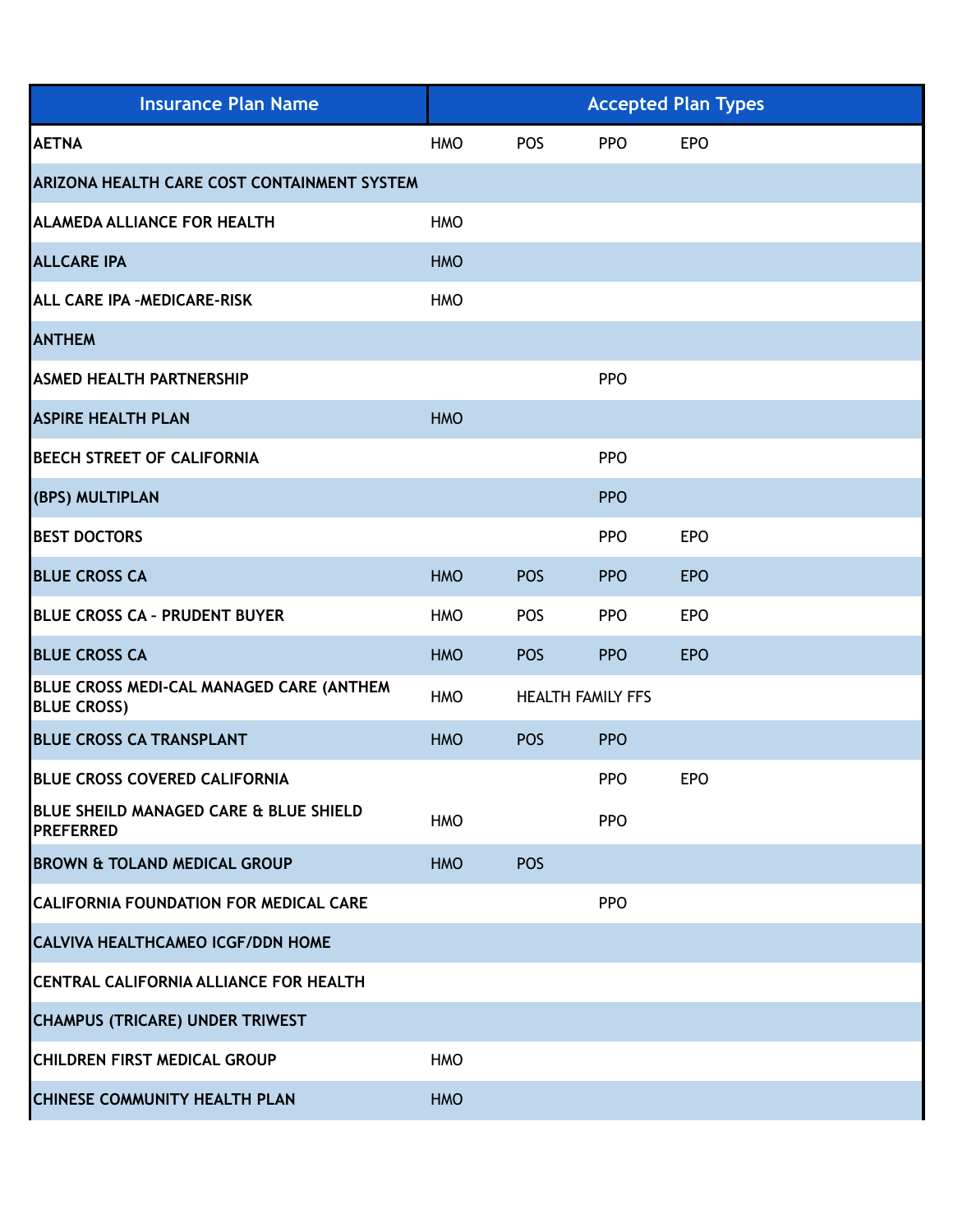| CHINESE COMMUNITY HEALTH PLAN - SFHP PATIENTS HMO                                     |            |            |                            |            |                          |
|---------------------------------------------------------------------------------------|------------|------------|----------------------------|------------|--------------------------|
| CHW MEDICAL FOUNDATION, INCLUDING WOODLAND<br><b>CLINIC &amp; MERCY MEDICAL GROUP</b> |            |            |                            |            |                          |
| <b>CIGNA (CIGNA HEALTHCARE OF CALIFORNIA)</b>                                         | <b>HMO</b> | <b>POS</b> |                            | <b>EPO</b> |                          |
| CIGNA (CONNECTICUT GENERAL LIFE INS. CO.)                                             |            |            | <b>PPO</b>                 |            |                          |
| <b>CIGNA</b>                                                                          | <b>HMO</b> | POS        | <b>PPO</b>                 | <b>EPO</b> |                          |
| <b>COMMUNITY HEALTH CENTER NETWORK (CHCN)</b>                                         | <b>HMO</b> |            |                            |            |                          |
| <b>COMMUNITY HOSPITAL FOUNDATION</b>                                                  | <b>HMO</b> |            | <b>PPO</b>                 |            |                          |
| <b>COMMUNITY HOSPITAL OF THE MONTEREY</b><br><b>PENINSULA</b>                         |            |            |                            |            |                          |
| <b>CONTRA COSTA HEALTH PLAN</b>                                                       | <b>HMO</b> |            | <b>HEALTH FAMILY FFS</b>   |            |                          |
| <b>CORVEL CORPORATION</b>                                                             |            |            | <b>PPO</b>                 |            |                          |
| <b>CONVENTRY HEALTH PLAN (FIRST HEALTH)</b>                                           |            |            | <b>PPO</b>                 | <b>EPO</b> |                          |
| <b>DIGNITY HEALTH MEDICAL FOUNDATION</b>                                              | <b>HMO</b> |            |                            |            |                          |
| <b>DIGNITY HEALTH</b>                                                                 | <b>HMO</b> |            |                            |            |                          |
| <b>EMANUEL MEDICAL CENTER (EMC)</b>                                                   | <b>HMO</b> |            |                            |            |                          |
| <b>EMPLOYEE HEALTH SYSTEMS MEDICAL GROUP</b><br>(UNITED FURNITURE WORKERS)            | <b>HMO</b> |            |                            |            |                          |
| <b>ENLOE MEDICAL CENTER</b>                                                           | <b>HMO</b> |            |                            |            |                          |
| <b>FIRST HEALTH</b>                                                                   |            |            | <b>PPO</b>                 | <b>EPO</b> |                          |
| <b>FOUNDATION HEALTH PSYCARE SYSTEMS</b>                                              | <b>HMO</b> | <b>POS</b> | <b>PPO</b>                 | <b>EPO</b> |                          |
| <b>GOLDEN STATE PHYSICIANS MED GROUP</b>                                              | <b>HMO</b> |            |                            |            |                          |
| <b>GREAT WEST HEALTH CARE</b>                                                         | <b>HMO</b> | <b>POS</b> | <b>PPO</b>                 |            |                          |
| <b>HEALTH NET</b>                                                                     | <b>HMO</b> | POS        | <b>PPO</b>                 | MEDI GAP   | <b>HEALTH FAMILY FFS</b> |
| HEALTH PLAN OF SAN JOAQUIN                                                            | <b>HMO</b> |            | <b>HEALTH FAMILY FFS</b>   |            |                          |
| HILL PHYSICIANS MEDICAL GROUP FOR NON-SF<br><b>REGION MEMBERS</b>                     | <b>HMO</b> | POS        | <b>HEALTH FAMILIES FFS</b> |            |                          |
| HILL PHYSICIANS MEDICAL GROUP FOR SF REGION<br><b>MEMBERS</b>                         | <b>HMO</b> | POS        |                            |            |                          |
| <b>HOSPICE BY THE BAY</b>                                                             | <b>HMO</b> |            |                            |            |                          |
| HOSPITAL ("HOMETOWN") HEALTH PLAN                                                     | <b>HMO</b> | <b>POS</b> | <b>PPO</b>                 | <b>EPO</b> |                          |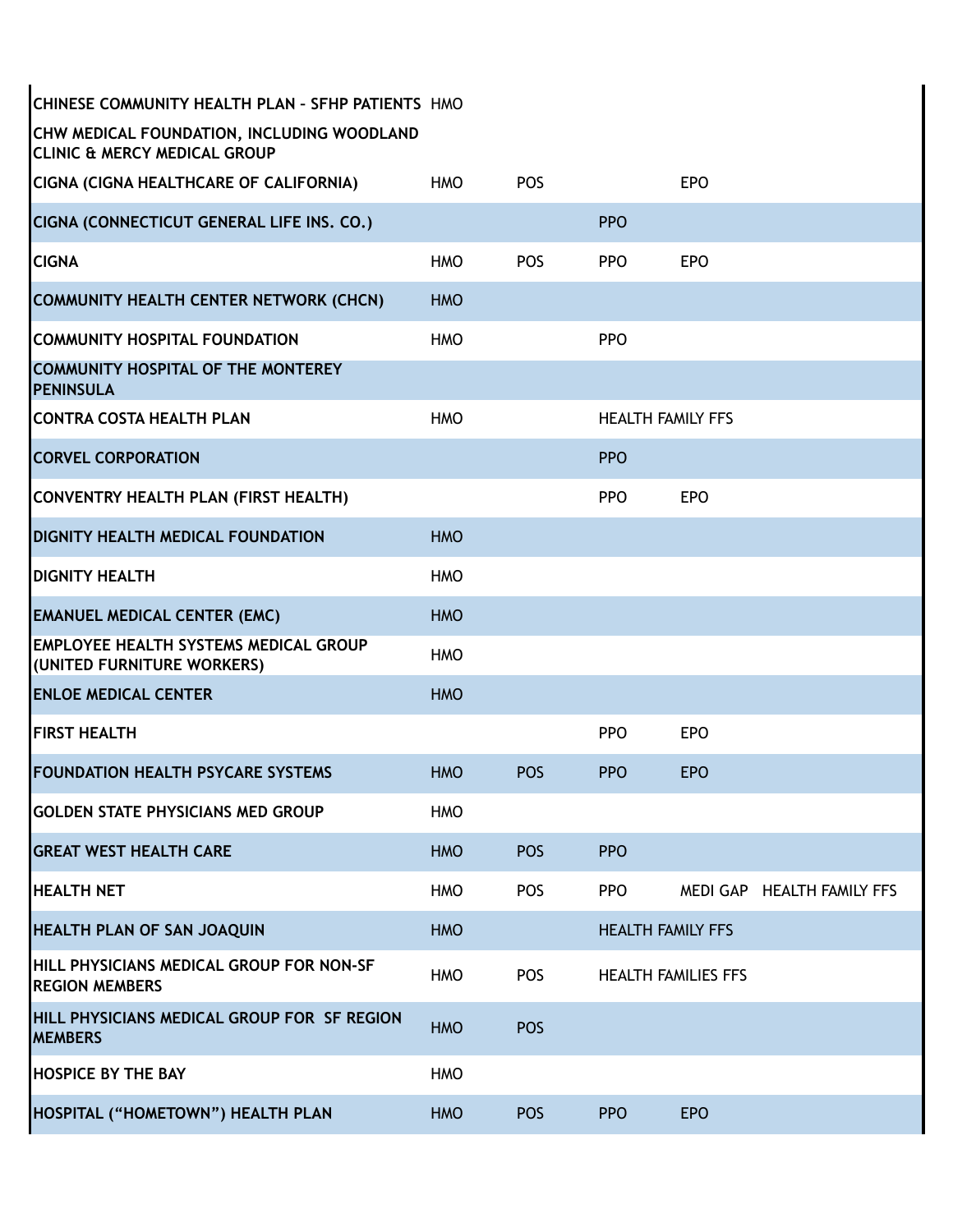| HUMANA/CHOICE CARE                                                                           | <b>HMO</b> | <b>POS</b>               | <b>PPO</b>       |                 |
|----------------------------------------------------------------------------------------------|------------|--------------------------|------------------|-----------------|
| HUMBOLDT - DEL NORTE FOUNDATION                                                              | <b>HMO</b> |                          |                  | <b>EPO</b>      |
| <b>INTERPLAN/HEALTHSMART</b>                                                                 |            |                          | <b>PPO</b>       | <b>EPO</b>      |
| JOHN MUIR MT. DIABLO HEALTH NETWORK                                                          | <b>HMO</b> |                          |                  |                 |
| <b>KAISER</b>                                                                                | <b>HMO</b> |                          | <b>PPO</b>       | <b>MEDI GAP</b> |
| <b>KEY MEDICAL GROUP</b>                                                                     | <b>HMO</b> |                          |                  |                 |
| <b>LA SALLE MEDICAL ASSOCIATES</b>                                                           | <b>HMO</b> |                          |                  |                 |
| <b>MAGELLAN HEALTH SERVICES</b>                                                              |            |                          |                  |                 |
| MAJOR RISK MEDICAL INSURANCE PROGRAM (MRMIP)                                                 |            |                          | <b>PPO</b>       |                 |
| MARIN GENERAL HOSPITAL FOR WESTERN HEALTH<br><b>ADAVANTAGE</b>                               | <b>HMO</b> |                          |                  |                 |
| <b>MEDI-CAL-STATE</b>                                                                        |            |                          |                  |                 |
| <b>MUIR MEDICAL GROUP IPA</b>                                                                | <b>HMO</b> |                          |                  |                 |
| MULTIPLAN (PHCS, ADMAR, BEECH ST., BCE EMERGIS,<br>BPS, FORMOST, HEALTH PAYORS ORGANIZATION) |            |                          | <b>PPO</b>       |                 |
| <b>INETWORKS BY DESIGN</b>                                                                   |            |                          | <b>PPO</b>       | <b>EPO</b>      |
| ON LOK SENIOR HEALTH SERVICES                                                                | <b>HMO</b> |                          |                  |                 |
| ON LOK SENIOR HEALTH SERVICES - SFHP PATIENTS                                                | <b>HMO</b> | <b>MEDI-MEDI</b>         |                  |                 |
| OPTUM HEALTH (INFERTILITY, ONCOLOGY,<br><b>TRANSPLANT NETWORKS)</b>                          |            |                          |                  |                 |
| <b>PACIFIC HEALTH ALLIANCE</b>                                                               |            |                          | <b>PPO</b>       |                 |
| PARTNERSHIP HEALTH PLAN (PARTNERSHIP<br><b>ADVANTAGE PROGRAM)</b>                            | <b>HMO</b> |                          | <b>MEDI-MEDI</b> |                 |
| PHYSICIANS INTEGRATED MEDICAL GROUP (PIMG):<br>HMO (SEE HILL PHYSICIAN)/MEDI-CA (TERMINATED) | <b>HMO</b> |                          |                  |                 |
| PHYSICIAN'S MEDICAL GROUN OF SAN JOSE, INC.                                                  | <b>HMO</b> | <b>HEALTH FAMILY FFS</b> |                  |                 |
| PHYSICIANS MEDICAL GROUP OF SANTA CRUZ<br><b>COUNTY</b>                                      | <b>HMO</b> |                          |                  |                 |
| PODS OF NORTHERN CALIFORNIA (NAMM)                                                           | <b>HMO</b> |                          | ppo              |                 |
| <b>PPO NEXT</b>                                                                              | <b>PPO</b> |                          |                  |                 |
| <b>PRIMARY HEALTH</b>                                                                        | <b>HMO</b> |                          |                  |                 |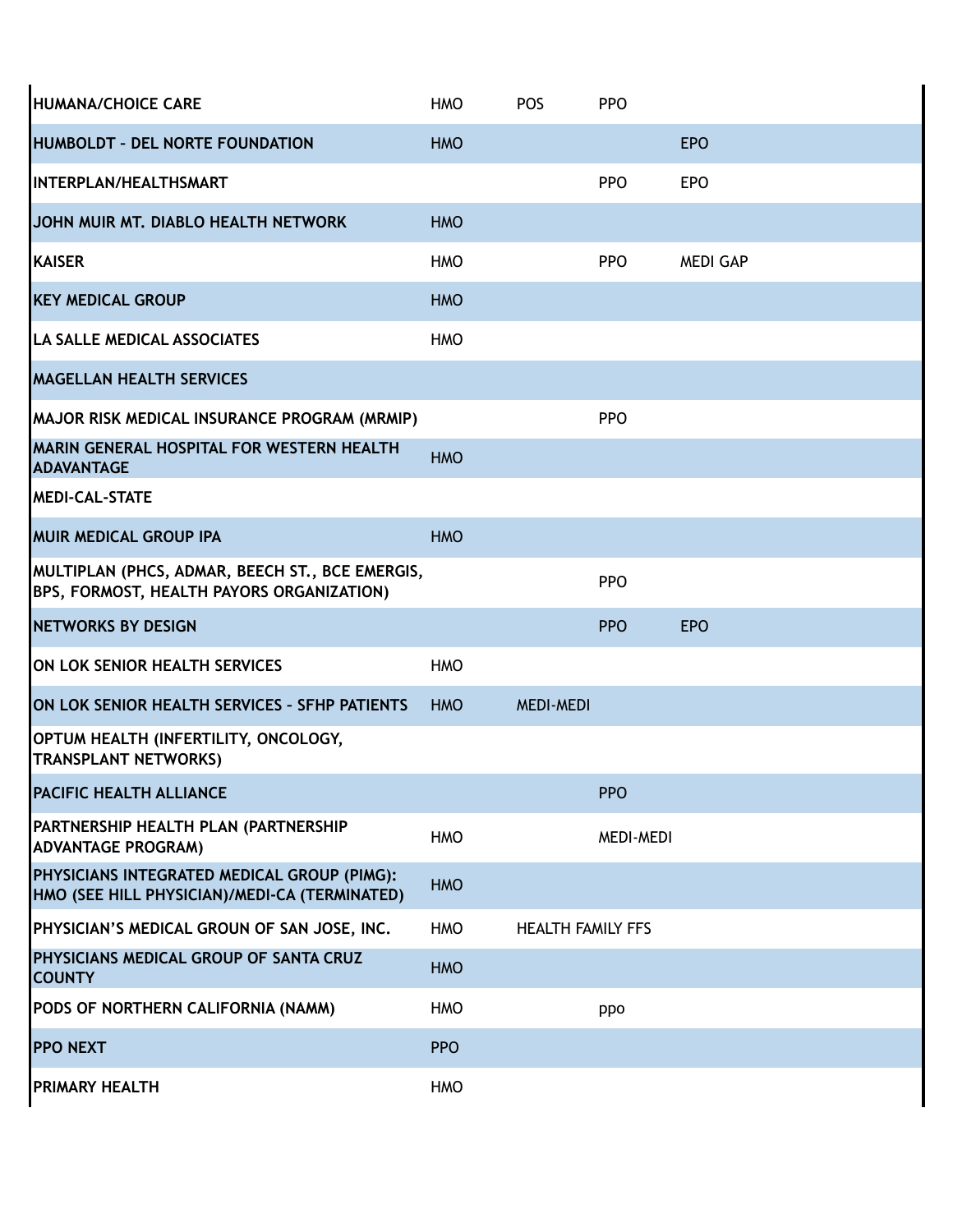| PRIVATE HEALTHCARE SYSTEMS (PHCS)/MULTIPLAN,<br>INC.                                                                                                                                                                                                                                                                                                                                |            |                          | <b>PPO</b> |  |  |  |
|-------------------------------------------------------------------------------------------------------------------------------------------------------------------------------------------------------------------------------------------------------------------------------------------------------------------------------------------------------------------------------------|------------|--------------------------|------------|--|--|--|
| <b>PROTOCOL TERTIARY NETWORKS</b>                                                                                                                                                                                                                                                                                                                                                   |            |                          |            |  |  |  |
| <b>SAN FRANCISCO HEALTH PLAN</b>                                                                                                                                                                                                                                                                                                                                                    | <b>HMO</b> | <b>HEALTH FAMILY FFS</b> |            |  |  |  |
| <b>SAN JOAQUIN GENERAL HOSPITAL</b>                                                                                                                                                                                                                                                                                                                                                 | <b>HMO</b> |                          |            |  |  |  |
| <b>SAN JOSE MEDICAL GROUP</b>                                                                                                                                                                                                                                                                                                                                                       | <b>HMO</b> |                          |            |  |  |  |
| <b>SANTA CLARA COUNTY IPA</b>                                                                                                                                                                                                                                                                                                                                                       | <b>HMO</b> | POS                      |            |  |  |  |
| SANTA ROSA MEMORIAL HOSPITAL/QUEEN OF THE<br><b>VALLEY HOSPITAL FOR WESTERN HEALTH</b><br><b>ADVANTAGE HMO ENROLLEES ONLY</b>                                                                                                                                                                                                                                                       | <b>HMO</b> |                          |            |  |  |  |
| <b>SANTE COMMUNITY PHYSICIANS</b>                                                                                                                                                                                                                                                                                                                                                   | <b>HMO</b> |                          |            |  |  |  |
| SHRINERS HOSPITAL FOR CRIPPLED CHILDREN                                                                                                                                                                                                                                                                                                                                             | <b>HMO</b> |                          |            |  |  |  |
| ISIERRA NEVADA MEMORAL HOSPITAL AND SIERRA<br>NEVADA MEDIAL ASSOCIATES, INC.                                                                                                                                                                                                                                                                                                        | <b>HMO</b> |                          |            |  |  |  |
| <b>SONOMA COUNTY PRIMARY CARE IPA/NAMM</b>                                                                                                                                                                                                                                                                                                                                          | <b>HMO</b> |                          |            |  |  |  |
| <b>ST. HELENA HOSPITAL</b>                                                                                                                                                                                                                                                                                                                                                          |            |                          |            |  |  |  |
| <b>ST. JOSEPH HEALTH SYSTEM</b>                                                                                                                                                                                                                                                                                                                                                     |            |                          |            |  |  |  |
| <b>ST. JOSEPH HEALTH SYSTEM - STOCKTON</b>                                                                                                                                                                                                                                                                                                                                          | <b>HMO</b> |                          |            |  |  |  |
| <b>ST. JOSEPH'S MEDICAL ASSOCIATES</b>                                                                                                                                                                                                                                                                                                                                              | <b>HMO</b> |                          |            |  |  |  |
| STANISLAUS FOUNDATION FOR MEDICAL CARE (FRESNO HEALTHCARE ADMINISTRATORS,<br>HUMBOLT-DEL NORTE FMC, KERN/SANTA BARBARA FMC, LOS ANGELES FMC, MARIN FMC,<br>MENDO/LAKE FMC, MERCED FMC, ORANGE FMC, PACIFIC FMC, RIVERSIDE FMC, SAN<br>FRANCISCO HEALTHCARE FMC, SAN JOAQUIN FMC, SAN MATEO FMC, SANTA CLARA FMC,<br>STANISLAUS FMC, SUPERIOR CA PPO, TULARE/KINGS FMC, VENTURA FMC) |            |                          |            |  |  |  |
| <b>SUTTER HEALTH</b>                                                                                                                                                                                                                                                                                                                                                                | <b>HMO</b> |                          | <b>PPO</b> |  |  |  |
| TRICARE/TRIWEST/ (CHAMPUS) - ADMINISTERED<br><b>THROUGH UHC</b>                                                                                                                                                                                                                                                                                                                     | <b>HMO</b> |                          | <b>PPO</b> |  |  |  |
| UC CARE - ADMINISTERED BY BLUE SHIELD                                                                                                                                                                                                                                                                                                                                               |            |                          | <b>PPO</b> |  |  |  |
| UC DAVIS MEDICAL CENTER & UC DAVIS MEDICAL<br><b>GROUP</b>                                                                                                                                                                                                                                                                                                                          | <b>HMO</b> | <b>MEDI-MEDI</b>         |            |  |  |  |
| UCSF STUDENT HEALTH SERVICE - ADMINISTERED BY<br><b>ANTHEM BLUE CROSS</b>                                                                                                                                                                                                                                                                                                           |            |                          | <b>PPO</b> |  |  |  |
| UC STUDENT HEALTH INSURANCE PLAN (SHIP)                                                                                                                                                                                                                                                                                                                                             |            |                          | <b>PPO</b> |  |  |  |